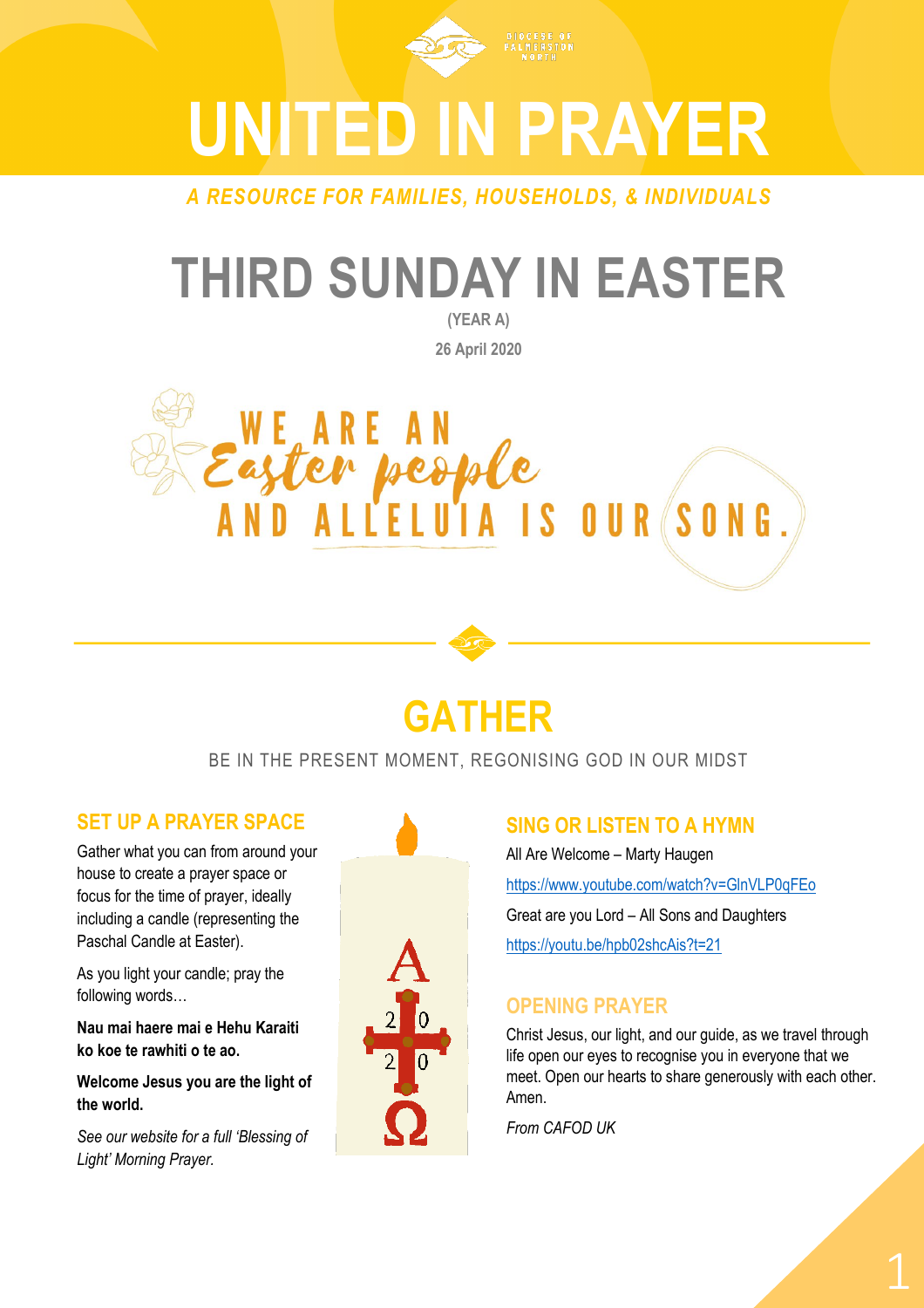

#### **Here you will find references for this weekend's readings.**

**While we cannot physically gather for Mass, the Word of God is what can nourish us.** 

# **THIS WEEKS READINGS**

Open a Bible or vist [universalis.com](https://universalis.com/mass.htm) to find the readings.

### **FIRST READING: Acts 2:14,22-33**

*God raised this man Jesus to life, and all of us are witnesses to this*

#### **RESPONSORIAL PSALM 15(16):1-2,5,7-11**

*Lord, you will show us the path of life.*

You can pray the Psalm by listening along to it sung [here.](https://www.youtube.com/watch?v=7NOhNrfAfeQ)

#### **SECOND READING: 1 Peter 1:17-21**

*Your ransom was paid in the precious blood of Christ*

### **GOSPEL: Luke 24:13-35**

*They recognised him at the breaking of bread*

Two of the disciples of Jesus were on their way to a village called Emmaus, seven miles from Jerusalem, and they were talking together about all that had happened. Now as they talked this over, Jesus himself came up and walked by their side; but something prevented them from recognising him. He said to them, 'What matters are you discussing as you walk along?' They stopped short, their faces downcast.

 Then one of them, called Cleopas, answered him, 'You must be the only person staying in Jerusalem who does not know the things that have been happening there these last few days.' 'What things?' he asked. 'All about Jesus of Nazareth' they answered 'who proved he was a great prophet by the things he said and did in the sight of God and of the whole people; and how our chief priests and our leaders handed him over to be sentenced to death, and had him crucified. Our own hope had been that he would be the one to set Israel free. And this is not all: two whole days have gone by since it all happened; and some women from our group have astounded us: they went to the tomb in the early morning, and when they did not find the body, they came back to tell us they had seen a vision of angels who declared he was alive. Some of our friends went to the tomb and found everything exactly as the women had reported, but of him they saw nothing.'



*Supper at Emmaus - Caravaggio*

 Then he said to them, 'You foolish men! So slow to believe the full message of the prophets! Was it not ordained that the Christ should suffer and so enter into his glory?' Then, starting with Moses and going through all the prophets, he explained to them the passages throughout the scriptures that were about himself.

 When they drew near to the village to which they were going, he made as if to go on; but they pressed him to stay with them. 'It is nearly evening' they said 'and the day is almost over.' So he went in to stay with them. Now while he was with them at table, he took the bread and said the blessing; then he broke it and handed it to them. And their eyes were opened and they recognised him; but he had vanished from their sight. Then they said to each other, 'Did not our hearts burn within us as he talked to us on the road and explained the scriptures to us?'

 They set out that instant and returned to Jerusalem. There they found the Eleven assembled together with their companions, who said to them, 'Yes, it is true. The Lord has risen and has appeared to Simon.' Then they told their story of what had happened on the road and how they had recognised him at the breaking of bread.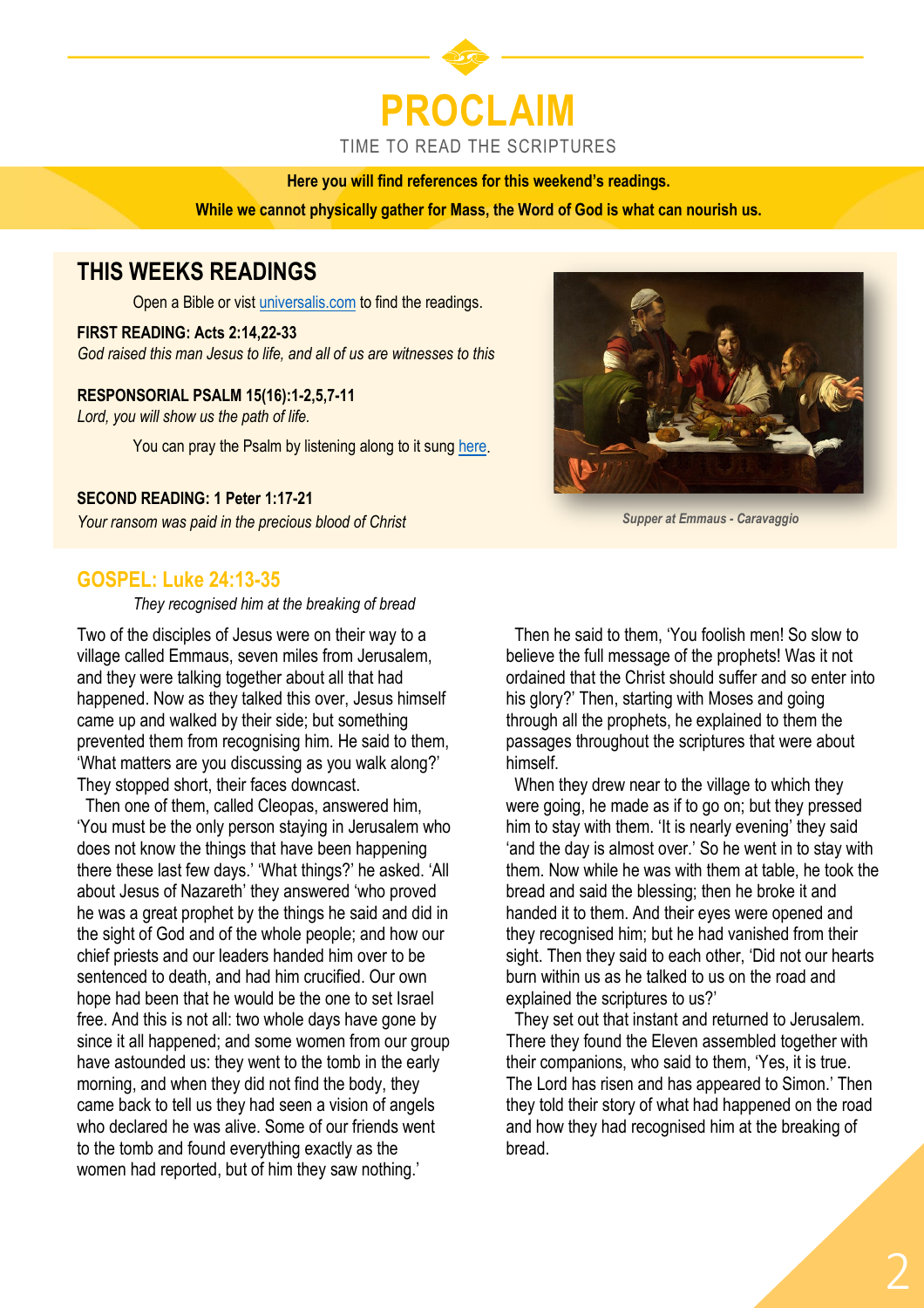

**This section of the prayer resource is designed to be adapted for people depending on how they are gathering to pray. There are options for children, young people and everyone.**

- **1. FOR CHILDREN**
- **2. FOR YOUNG PEOPLE**
- **3. FOR EVERYONE**

# **1. FOR CHILDREN**

#### **What do you remember from today's reading?**

Two disciples are walking along, on their way to a place called Emmaus. Jesus was crucified two days before and the disciples are confused because the women have just come back from Jesus' tomb saying that it is empty.

#### **Why was Jesus' tomb empty?**

The two disciples meet another man along the road and they walk with him. **Who do you think this was? But did the disciples recognise him?**

The man explains the Scriptures to the disciples so that they can understand that Jesus is risen from the dead.

#### **Do the disciples recognise him now?**

Finally the disciples persuade the man to come and eat with them. **What happens at the meal?**

The man takes the bread, blesses it, breaks it and shares it with the disciples. Suddenly they realise who it is. **Why do you think the disciples recognise Jesus now?**

#### **Can you think of another time that Jesus broke, blessed and shared the bread?**

We are all made in the image of God and Jesus is in each and every person, but often we forget this. We do not take the time to recognise how important and special each person is.

But our eyes can be opened just like the disciples in this story. If we take the time to get to know

others, to share food with them, perhaps we will come to see Christ in these people, our brothers and sisters, who are all part of God's family around the world.

#### **How would you behave if you were eating with Jesus? What would you say? How would you treat him?**

#### **And so, if Christ is in each of us, how do you think we should treat each other? The same as we would treat Jesus?**

When you are eating this week, take the time to talk to the people you are with and to think about how Christ is in each and every one of us.

After the meal, the disciples rushed back to tell people what had happened. Let us also by our actions, show that we believe that Jesus is risen and is always with us.

*Adapted from CAFOD UK's Children's Liturgy Reflection*



**Click [here](https://cafod.org.uk/content/download/14179/113313/version/5/Prayer_childrens-liturgy_3rd-Sunday-Easter-A-pic.pdf) for a printable version of the above image to colour in from CAFOD.**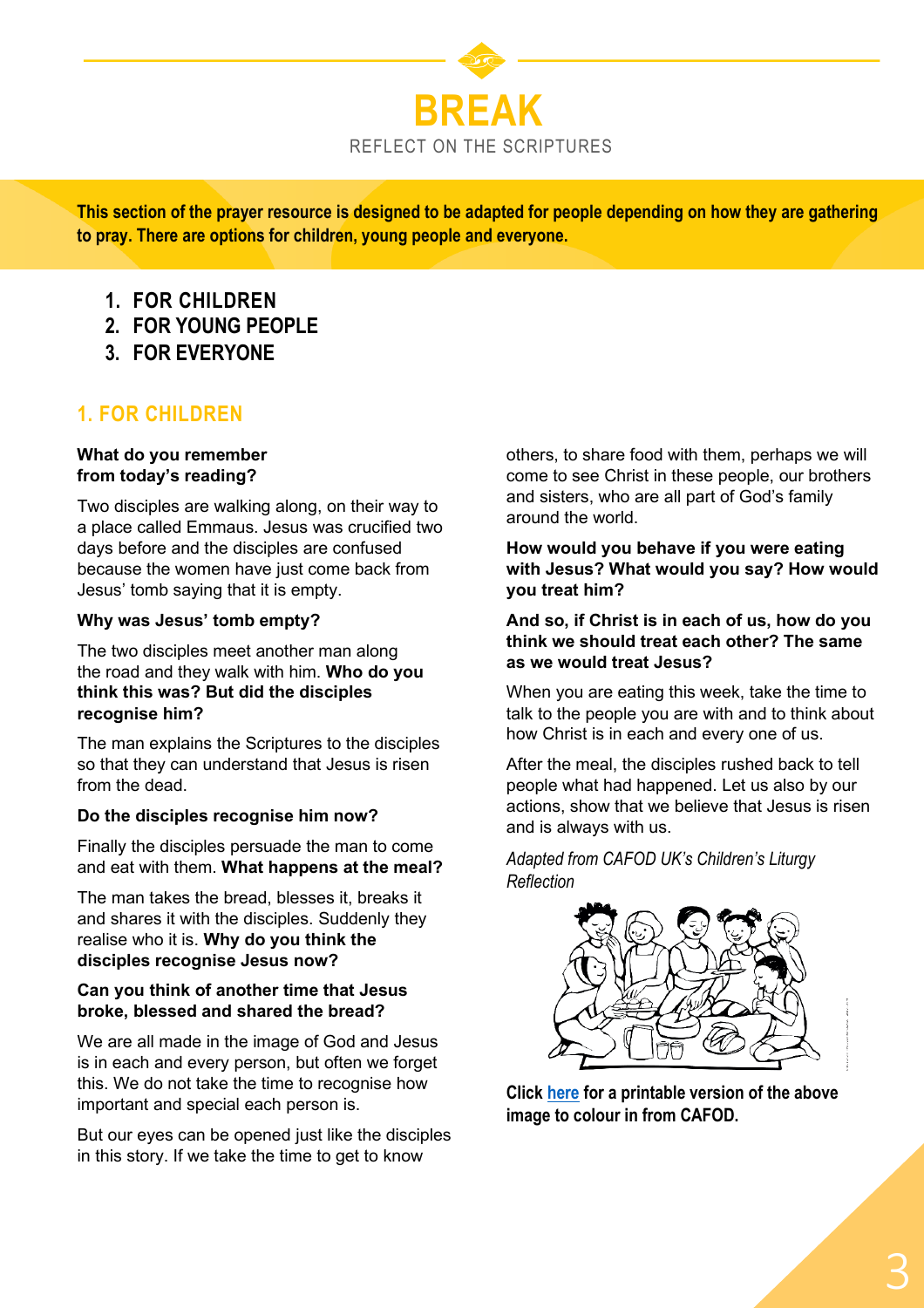

# **2. FOR YOUNG PEOPLE 3. FOR EVERYONE**

**Pope Francis spoke to a group of young people last year in Rome about and used the story in today's Gospel. Imagine he is speaking directly to you now.**

"The experience of the disciples of Emmaus led them irresistibly to take up anew on their journey, even though they had already walked some seven miles. It was growing dark, yet they were no longer afraid to walk at night, for Christ was lighting up their lives. We too once encountered the Lord on the journey of our own life. Like the disciples of Emmaus, we were called to bring the light of Christ into the darkness of the world. You, dear young people, are called to be light in the dark night experienced by so many of your friends who do not yet know the joy of new life in Jesus.

Cleopas and the other disciple, after meeting Jesus, felt a vital need to be with their community. There can be no true joy unless we share it with others. The disciples of Emmaus did not want their "mysterious guest" to go away… "Stay with us", they said, in an effort to convince him to stay with them.

The Emmaus account tells us that Jesus lit a fire in the hearts of the disciples (cf. Lk 24:32). As you know, a fire, if it is not to go out, if it is not to turn into ashes, has to spread. So feed the fire of Christ burning in your hearts, and let it spread!

Dear young people, let me say to you once again: you are the today of God, the today of the Church! Not just the future, but today. Either you start playing today, or you have lost the match. Today. The Church needs you so that she can be fully herself. As Church, you are the body of the risen Lord present in the world. It is worth setting out on this path. Only if we journey together, will we be truly strong. With Christ, the Bread of Life who gives us strength for the journey, let us bring his fire to light up the darkness of this world!

variación

**Pope Francis , 22 June 2019**

**How can you let Pope Francis' words inspire you to bring the light of Christ into the world this week?**

#### **From Pope Francis**

"Jesus' encounter with those two disciples appears to be completely fortuitous. It seems to be one of those chance meetings that happen in life. The two disciples are walking, deep in thought, and a stranger comes up alongside them. It is Jesus, but their eyes are not able to recognize him. And therefore, Jesus begins his "therapy of hope". What takes place on this road is a therapy of hope. Who administers it? Jesus.

Jesus' encounter with the two disciples of Emmaus is a fleeting one. But the entire destiny of the Church is contained within it. It tells us that the Christian community is not enclosed within a fortified citadel, but rather journeys along its most essential environment, which is the road. And there, it encounters people with their hopes and disappointments, burdensome at times. The Church listens to everyone's stories as they emerge from the treasure chest of personal conscience, in order to then offer the Word of Life, the witness of love, a love that is faithful until the end. And thus, the hearts of people reignite with hope.

We have all had difficult moments in life, dark moments in which we walked in sadness, pensive, without horizons, with only a wall before us. And Jesus is always beside us to give us hope, to warm our hearts and to say: "Go ahead, I am with you. Go ahead". The secret of the road that leads to Emmaus is simply this: despite appearances to the contrary, we continue to be loved and God will never stop loving us. God will walk with us always, always, even in the most painful moments, even in the worst moments, even in moments of defeat. That is where the Lord is. And this is our hope. Let us go forward with this hope! Because he is beside us and walks with us. Always!"

Franciscus

**Pope Francis, 24 May 2017**

*You might like to also pray this Gospel this week using this imaginative prayer exercise based on Ignatian Spirituality [here.](https://www.ignatianspirituality.com/imaginative-prayer-a-meeting-on-the-road-to-emmaus/)*